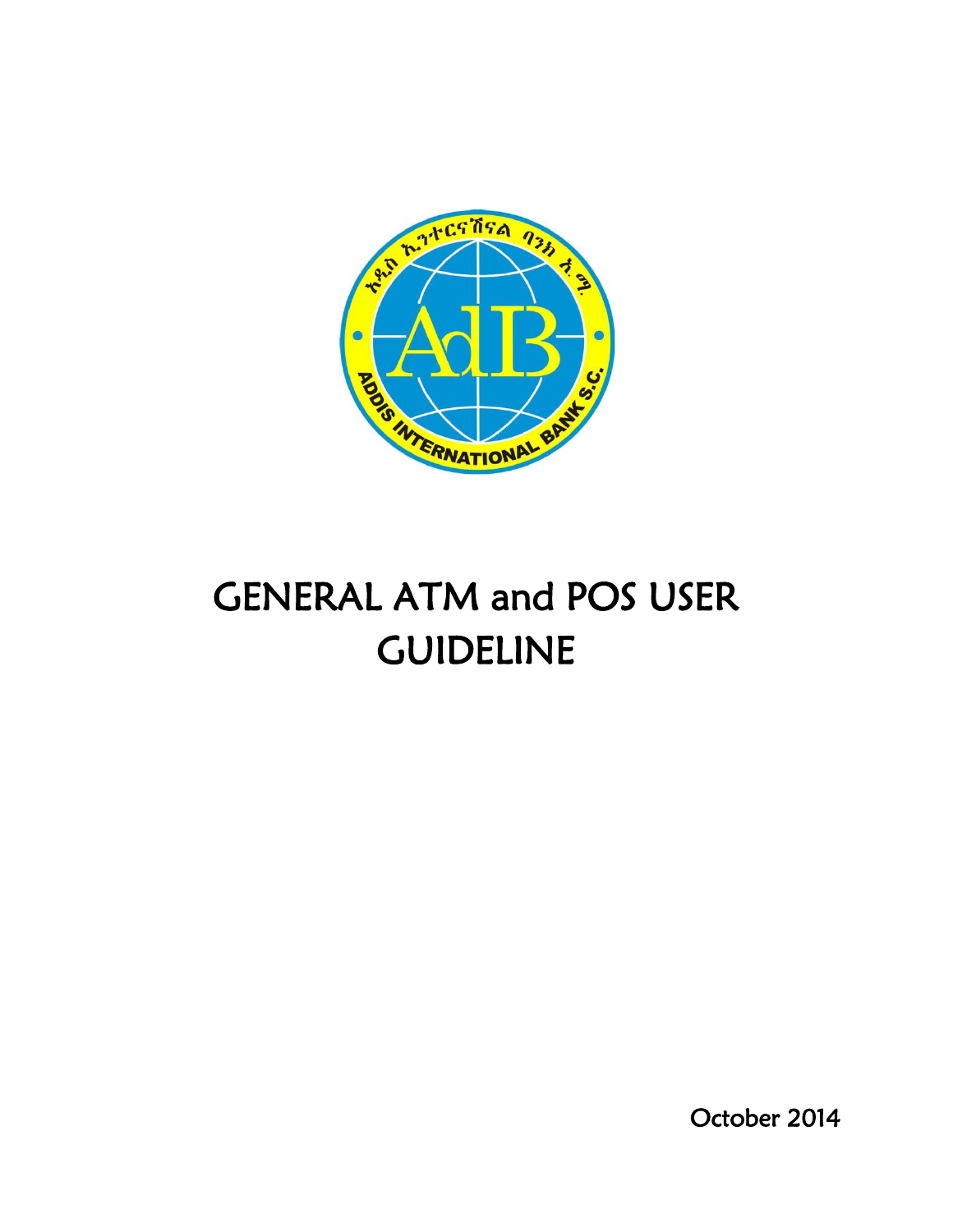# 1. Know About Your Card



**Addis International Bank**



#### Your 3 digit CVV Number

## 2. Caring for Your Addis Card

AdIB Card Payment Services **Page 1**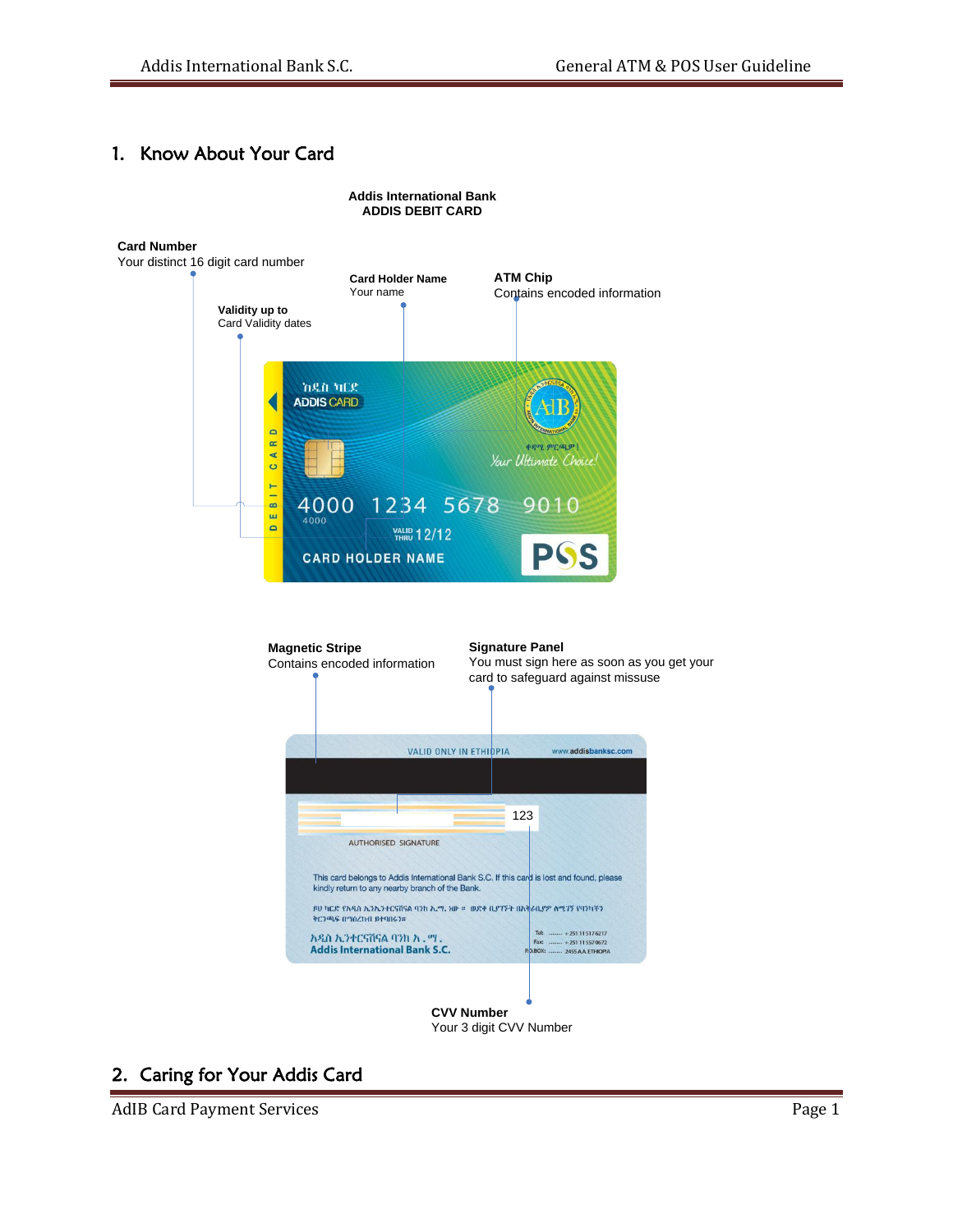- The Chip and black magnetic strip on the front and back of your debit card respectively contains important information about your card and needs careful handling. Do not keep your card in an area where there is continuous magnetic field, such as on the top of your TV set or near any electrical appliance.
- Avoid scratching the chip and magnetic stripe
- Do not keep two cards with the magnetic strips/chip together
- Do not bend the card
- Keep your card away from heat and direct sunlight

## 3. Using Addis Card on ATM

#### a. Cash Withdrawal

- Step 1: Insert your card into the ATM at the slot indicated.
- **Step 2:** The ATM will prompts you to key your PIN (Personal Identification Number). Please take care to key in the correct PIN. After the PIN input, the ATM process the information and if is found correct, guides you step by step for conducting transactions. If the wrong PIN is entered three times, the Card will be de-activated for the rest of the day.
- Step 3: Select "Yes" if you want print out receipt and Select "Cash Withdrawal" from the menu
- Step 4: Select account if more than one account is defined/linked to your card
- Step 5: Enter the amount to withdraw
- Step 6: The ATM will supply the cash and print the slip if selected Yes in step 3. At the same time an SMS message will be send to your mobile phone.
- Step 7: if you have no further transaction, please collect your card. The card should be collected as soon as it is rejected or else it will be retained by the ATM.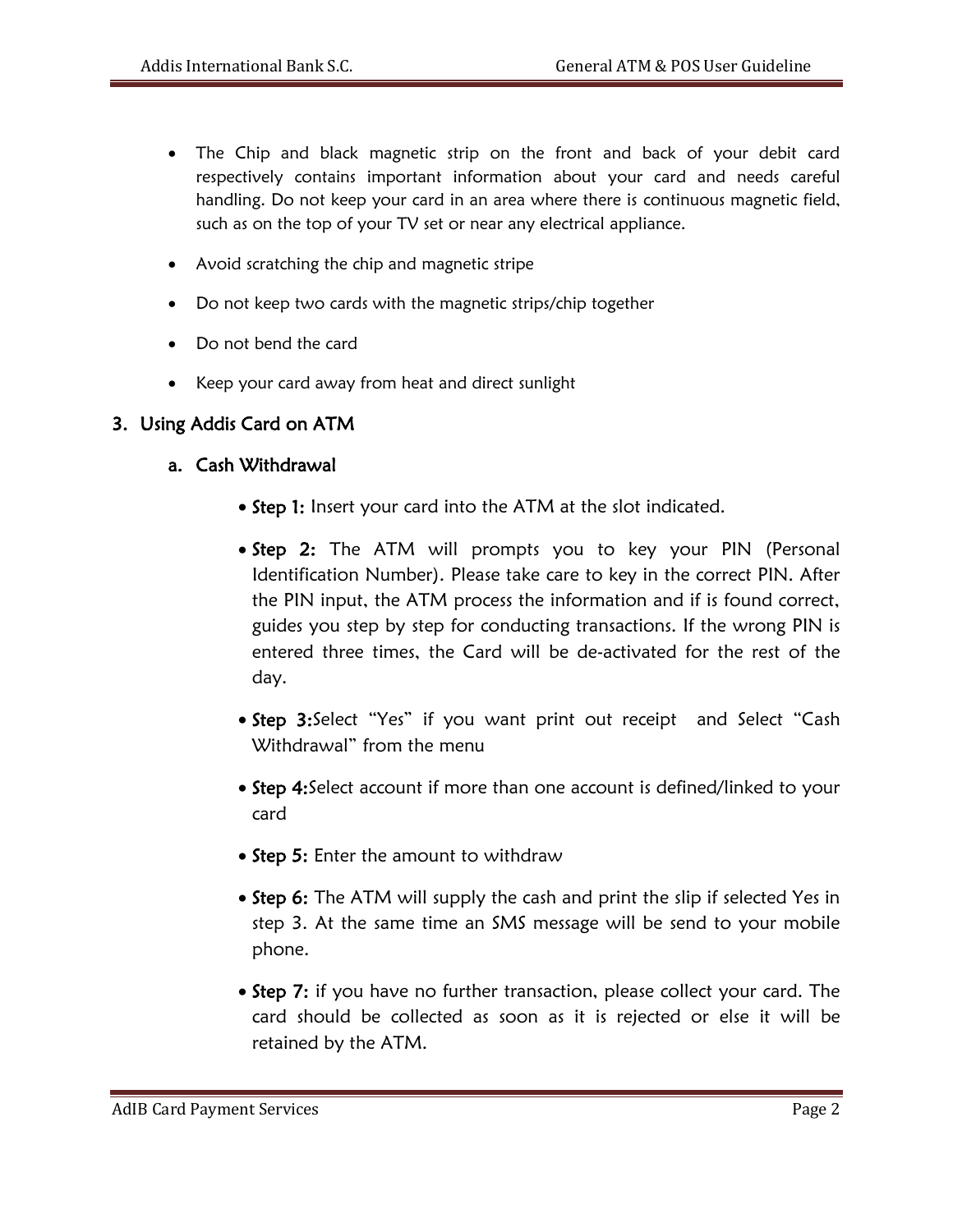# b. Fast Cash

This is the same as cash withdrawal but you are not required to put the amount you want to withdraw. Instead, the system has predefined amount like 500, 1,000, 1, 500, 2,000 etc. therefore you will select from the predefined amount.

- Step 1: Insert your card into the ATM at the slot indicated.
- Step 2: Enter your PIN
- Step 3: Select Yes if you want print out receipt
- Step 4: Select the amount you want to withdraw from the predefined amount list
- Step 5: The ATM will supply the cash and print the slip if selected Yes in step 3. At the same time an SMS message will be send to your mobile phone.
- Step 7: if you have no further transaction, please collect your card.

## c. Fund Transfer

This is the service where your want to transfer fund from one account to another account

- Step 1: Insert your card into the ATM at the slot indicated.
- Step 2: Enter your PIN
- Step 3: Select Yes if you want print out receipt
- Step 4: Select Fund Transfer from other services menu
- **Step 5:** select the account from which and to which you want to transfer money
- Step 6: if balance available, the system displays the transfer of fund and print out receipt as required.

## d. Balance Cheque

This is the service that enables you to check/know your balance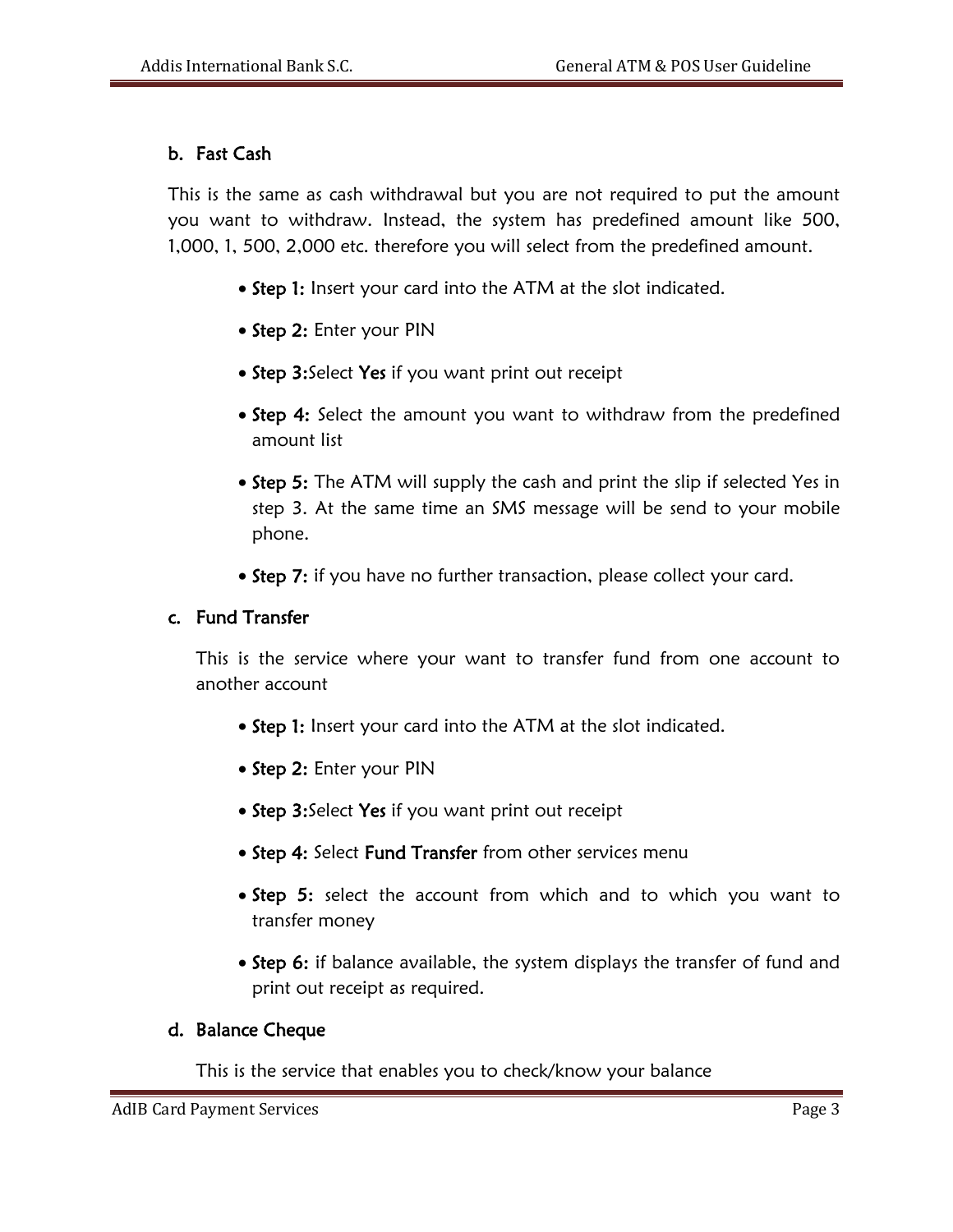- Step 1: Insert your card into the ATM at the slot indicated.
- Step 2: Enter your PIN
- Step 3: Select Yes if you want print out receipt
- Step 4: Select Balance Inquiry from other services menu
- Step 5: The system displays the balance
- Step 6: The system prints out receipt.

#### e. Mini Statement

This is the service that enables you to get your last 5 transaction occurred in your account

- Step 1: Insert your card into the ATM at the slot indicated.
- Step 2: Enter your PIN
- Step 3: Select Yes if you want print out receipt
- Step 4: Select Mini Statement from other services menu
- Step 5: The system displays/prints the receipt.

## f. Money Send

This is the service that enables you to send money to non card holder

- Step 1: Insert your card into the ATM at the slot indicated.
- Step 2: Enter your PIN
- Step 3: Select Yes if you want print out receipt
- Step 4: Select Money Send from other services menu
- Step 5: select the account from which you want to transfer money
- Step 6: Enter the receiver mobile and other detail information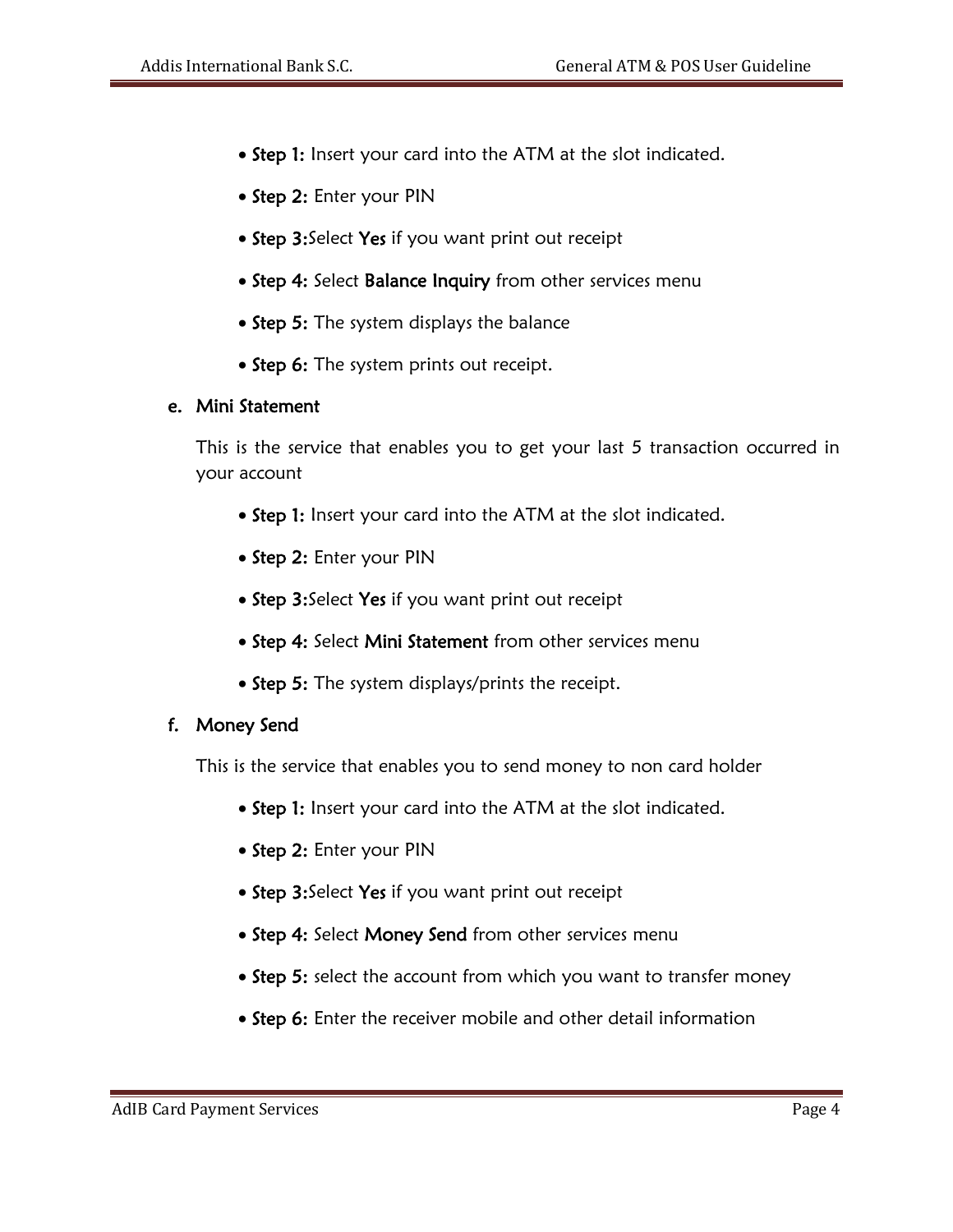• Step 6: if balance available, the system displays the transfer of fund and print out receipt as required. At same time send SMS message to the sender and receiver. Sender will receive security code and transaction id. The sender will communicate the receiver these information so that the receiver will get the cash at the ATM outlet using Money Receive services

# g. Money Receive

This is the service that enables non card holder to receive money

- Step 1: Select Money Receive from other services menu.
- Step 2: The ATM will prompts you to key the transaction id/reference number and mobile number
- Step 3: Select "Yes" if you want print out receipt
- Step 4: The system verifies the transaction and supply cash if all input information are correct
- Step 5: The print the slip if selected Yes in step 3. At the same time an SMS message will be send to your mobile phone.

## h. PIN Change

This is the service that enables you to change your PIN

- Step 1: Select "PIN Change" from other services menu.
- Step 2: The ATM will prompts you to key in your old and new PIN. The new PIN should be entered twice for conformation
- Step 3: The system checks for correctness of the input information and displays "PIN changed successfully" if all inputs are correct

## 4. Using Addis Card on POS

POS: A Point Of Sale terminal (POS) is a computerized device that provides the customers with access to financial transactions in a public space. The POS terminal is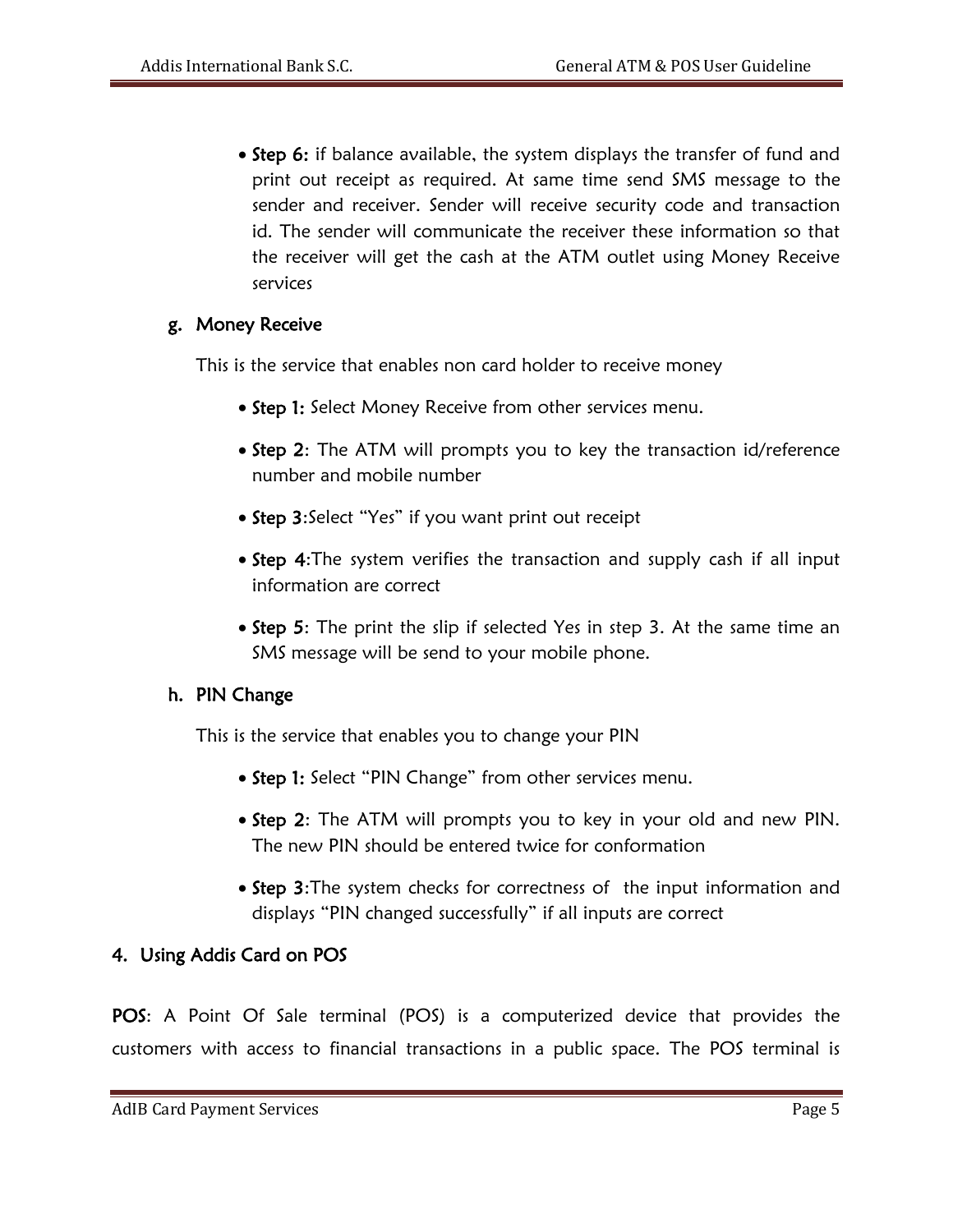directly managed by the merchant or the responsible branch staff. The customer is identified by a card that contains a unique card number and some security information. POS can be installed on different merchant site for making sales/payment transactions. Similarlry a POS can also be installed at Bank branches for withdrawal/cash advance transactions.

In general this document is used as an operation user guide which focuses on how to use the POS terminal to process transaction.

#### 1. POS Terminal Parts



#### **PREREQUISITES**

 $\triangleright$  Please Make sure that power is supplied to the POS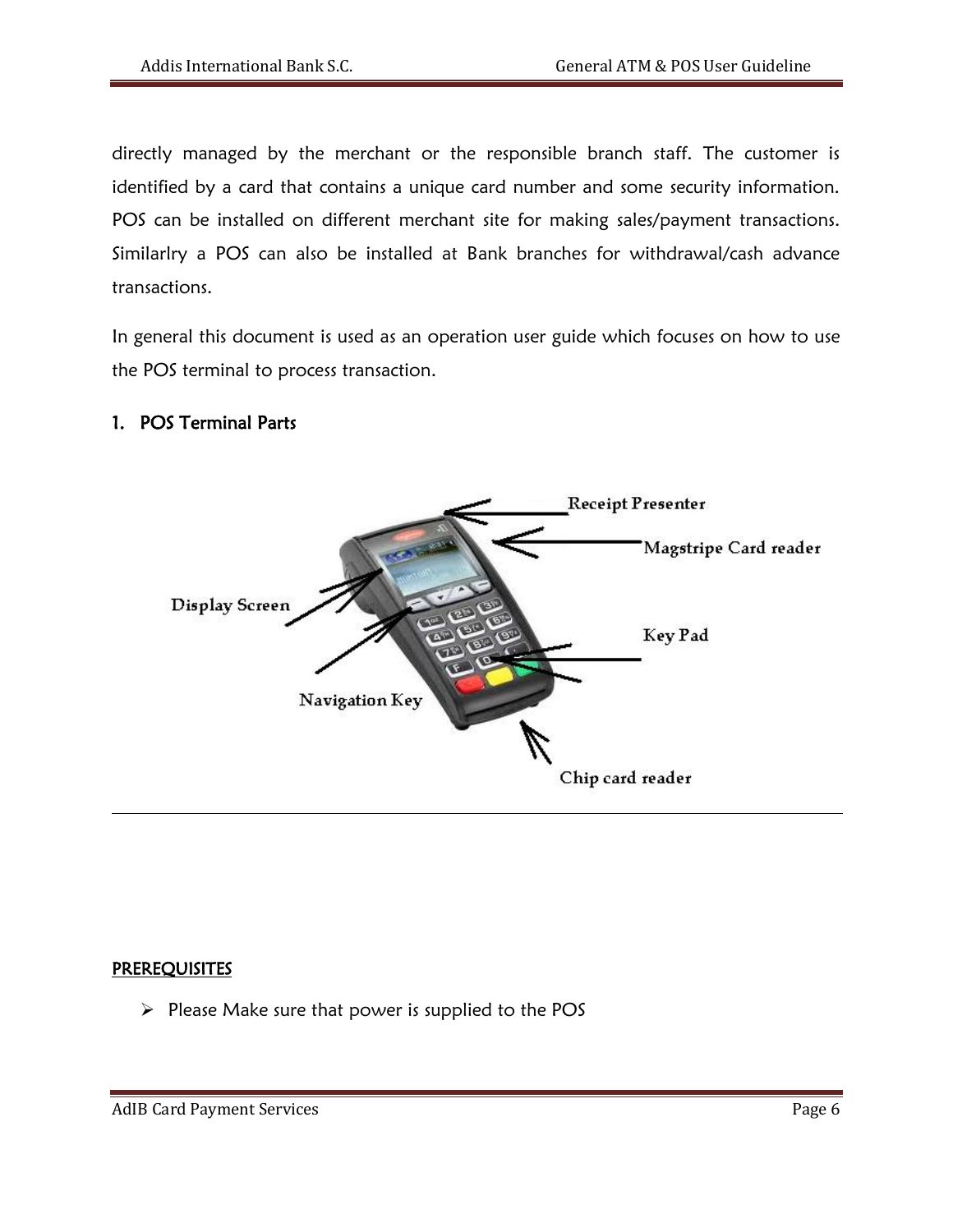- The network cable must be connected for dial up POSs and for the wireless POSs make sure that it has a good network.
- $\triangleright$  Please check that the POS have enough receipt paper and it is properly inserted
- > Push the <F> button. "PSS APPLICATION" option is activated.
- Select "PSS APPLICATION" Push the <green> button. Option is activated.
- $\triangleright$  Before processing transactions with payment card, merchant staffs must make sure that the card is genuine to their best knowledge referring to the General Card Security Features Check up Guideline

## CASH ADVACE

- 1. By default the "Cash Advance" is ready, Insert the card.
- 2. Enter the amount and confirm with the <green> button. The amount is separated (e.g. Birr.cents) with dot.
- 3. Depending on the type of card, the card must be swiped through the magnetic swipe reader, inserted into the chip card reader or tapped to the contactless reader. If the customer uses the wrong reader for his or her card, that person is instructed to use the proper reader.
- 4. The amount is displayed for the customer to confirm. When using a card with an associated PIN, the customer is instructed to enter the PIN code (4 to 12 digits) and confirm with the <green> button. When using a card without a PIN, only the amount must be confirmed. The transaction can be interrupted by pressing the <red> button.

## VOID

1. Push the <F> button. "PSS APPLICATION" option is activated.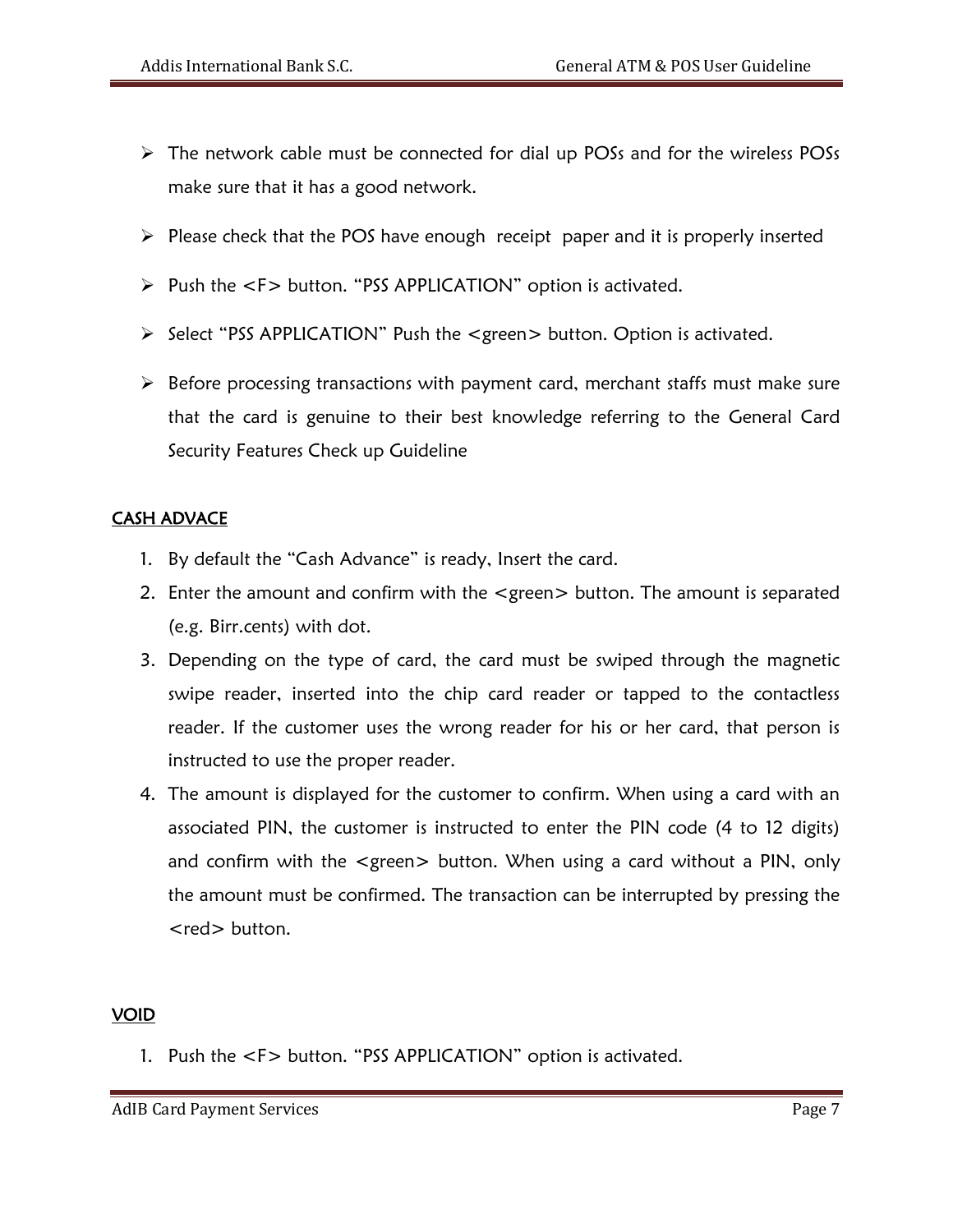- 2. "VOID" is activated.
- 3. Enter the terminal's password and confirm with the <green> button.
- 4. Enter Invoice Number from the receipt confirm with the <green> button, the amount of the previous transaction is displayed, and confirm it with the <green> button.
- 5. Cancelation is processed.
- 6. Receipt is printed

## RECEIPT REPRINT

Helps to reprint copy of previous transaction receipt

- 1. Push the <F> button. "PSS APPLICATION" option is activated.
- 2. Select "RECEIPT REPRINT" push "green" button.
- 3. Enter Invoice Number push "green" button.
- 4. Receipt is printed

#### REPORT

In this option you can print different reports like NUMBER of TOTAL TRANSACTION made, LOG, SHORT STATEMENT and BALANCE INQUIRY. To activate all this inquires:

- 1. Select "REPORT" option push "green" button
- 2. All options are activated.

## DAILYSETTLEMENT (EOD)

During the daily settlement, all processed transactions are delivered and closed out. During the daily settlement, all amounts are credited. It is a mandatory requirement that daily settlement should be performed at least once a day so that the Bank will credit the merchant accordingly – the best time is after the Branch (5:00PM) has closed.

- 1. Push the <F> button. "PSS APPLICATION" option is activated.
- 2. Select the "SETTLEMENT" option then push the "green" button.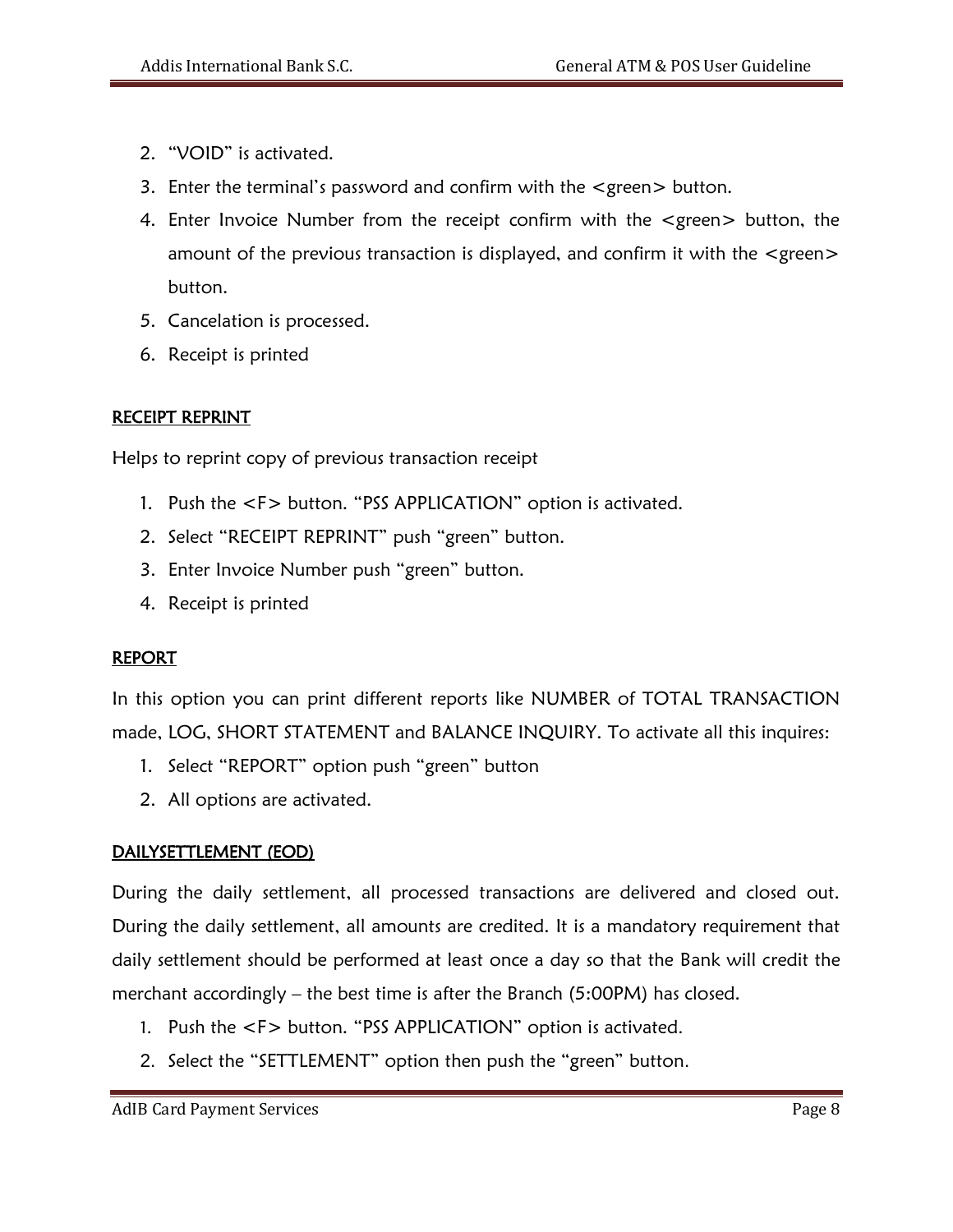#### MONEY RECEIVE

- 1. Push the <F> button. "PSS APPLICATION" option is activated.
- 2. Select "MONEY RECEIVE" push "green' button.
- 3. Enter "IDENTIFIER" or "REFERENCE NUMBER" push "green" button.
- 4. Enter "CODE" push "green" button.
- 5. Receipt is printed

# ACCOUNT TRANSFER

- 1. Push the <F> button. "PSS APPLICATION" option is activated
- 2. Select "ACCOUNT TRANSFER" option and push "green" button.
- 3. Insert the card and enter the amount and confirm with the <green> button.
- 4. Enter the Account Number and push "green" button.
- 5. Enter PIN and confirm with "green" button.
- 6. Receipt is printed.

## PIN CHANGE

- 1. Push the <F> button. "PSS APPLICATION" option is activated.
- 2. Select "PIN CHANGE" and push "green" button.
- 3. Insert the card and Enter OLD PIN
- 4. Enter new PIN and confirm with "green" button.

## NOTE: **-**

- Payments are processed and, when appropriate, authorized online.
- Chip Cards: The card must remain inserted in the chip reader during the transaction until the instructions appear to remove the card.
- Receipt is printed out. Please follow the terminal's instructions: If the customer's signature is necessary, request that he or she provide one.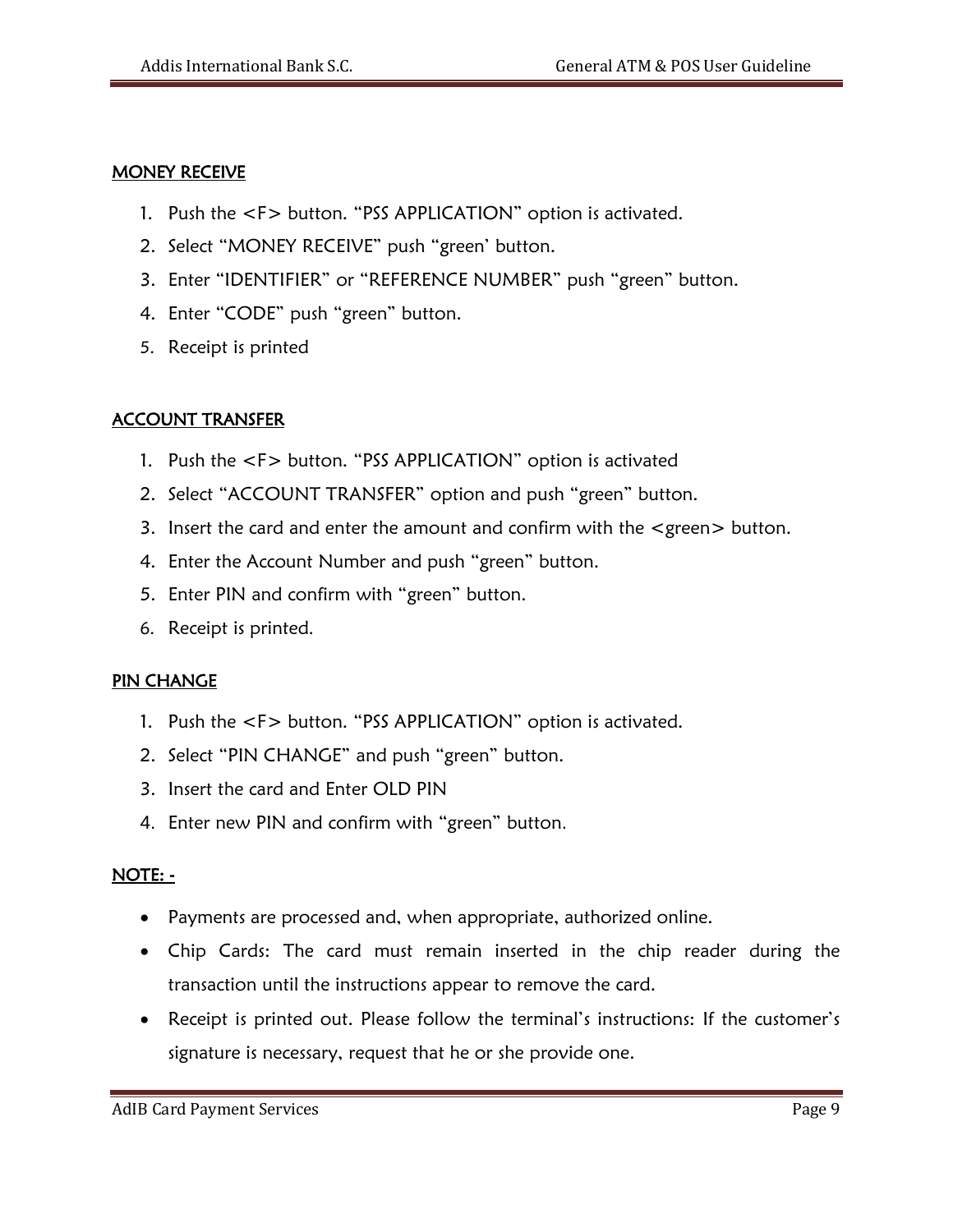To print a copy of the receipt: Push the<green> button. To not print a copy of the receipt: Push the <red> button. If no button is pushed, a copy is automatically printed after 10 seconds.

# 2. CHANGING PAPER ROLL

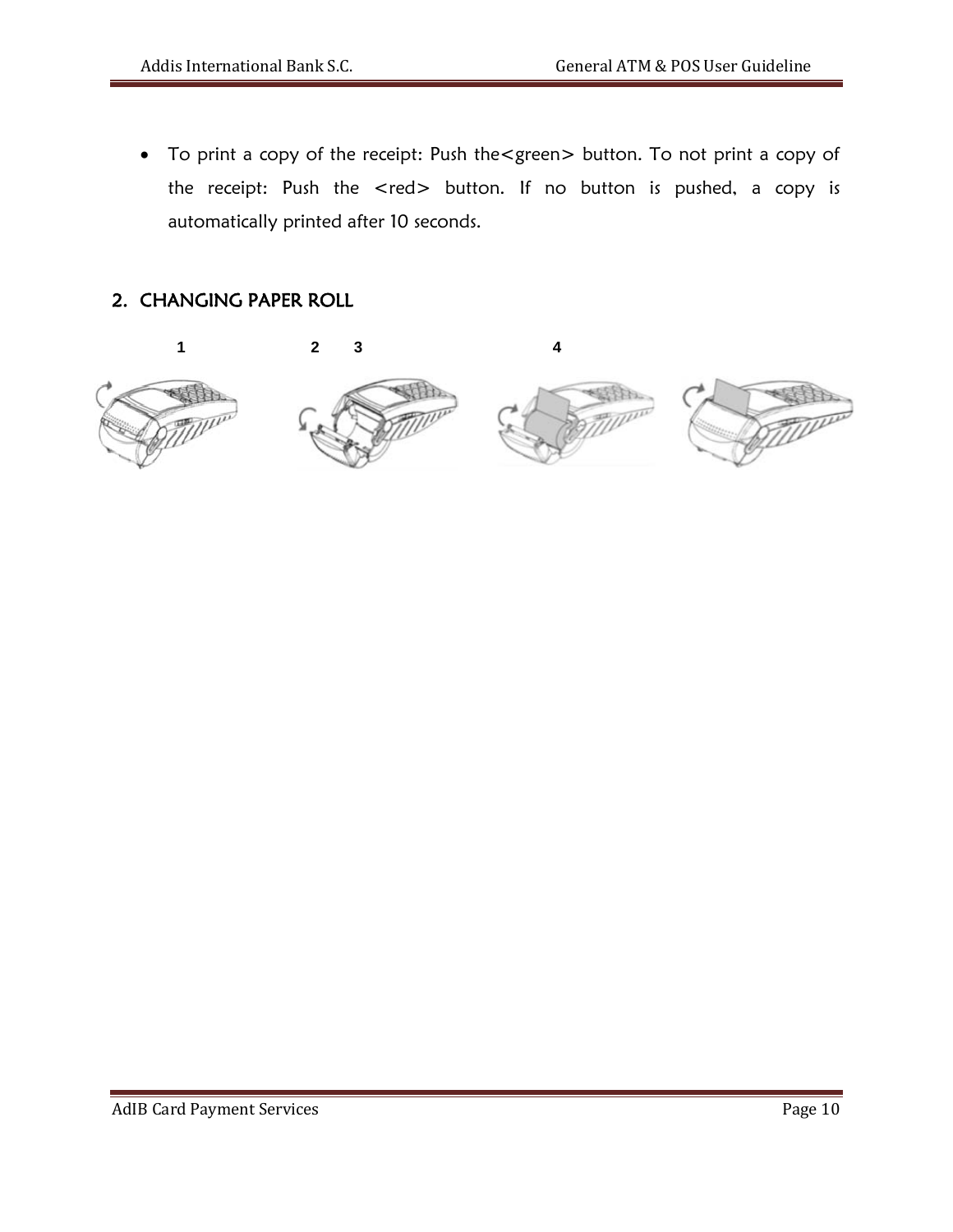# 5. General Guideline or Tips

Below are some useful tips for the safety of your card and precautions to be taken to prevent misuse/fraud

- You can use your Addis Card at any of the ATM labeled with PSS logo
- Sign the back of your card (signature panel) as soon as possible
- Use your new card at the ATM immediately to change the system generated PIN
- Never use a PIN that can be easily guessed, e.g. your birthday or telephone number
- Please do not write your PIN on the card or anywhere
- Please keep the PIN secrete and do not disclose the PIN to anybody including family member or your banker. In case the PIN is divulged, change the PIN immediately
- Giving your card and disclosing PIN to someone is like giving a blank signed cheque
- Please refrain from taking help from any stranger at the ATM location
- Never let anyone see you enter your PIN
- Beware of "Shoulder Surfing". i.e. shield your PIN from onlookers by using your body. Once you complete your transaction, check to ensure that you have your card and receipt and then leave immediately
- Do not allow any other person to stand nearby when you are transacting on the ATM and similarly, maintain a distance if anybody is already using the ATM
- Please keep a separate note of your card number and associated account number. These particulars will necessary for blocking the card in case of loss of the card
- Be alert if you find signs of any external fittings or loss wiring at the ATM, report to the bank and use another ATM